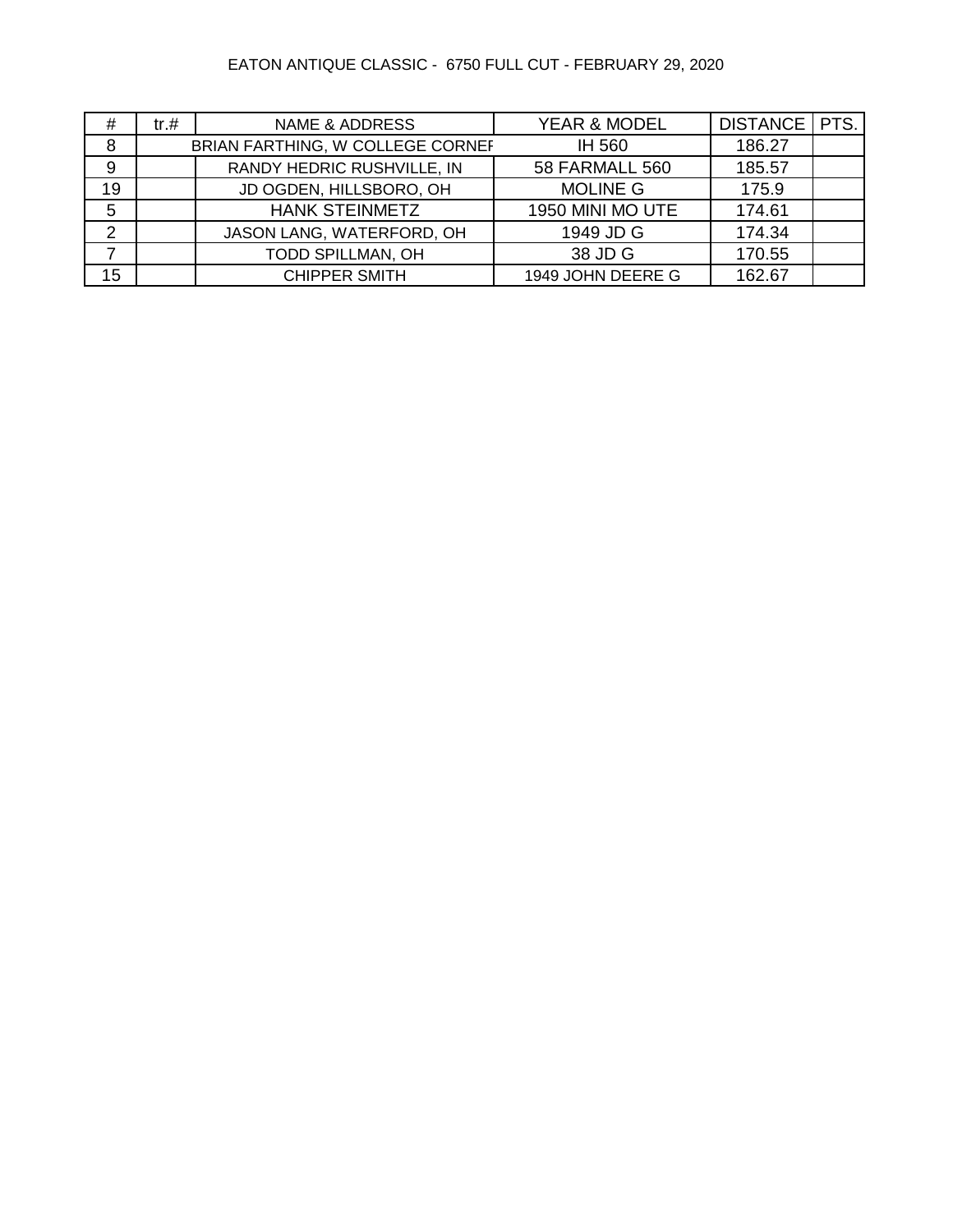### EATON ANTIQUE CLASSIC - 6500 FULL CUT - FEBRUARY 29, 2020

| #  | tr.# | <b>NAME &amp; ADDRESS</b>         | <b>YEAR &amp; MODEL</b> | <b>DISTANCE</b> | PTS. |
|----|------|-----------------------------------|-------------------------|-----------------|------|
| 18 |      | JD OGDEN, HILLSBORO, OH           | <b>MOLINE G</b>         | 187.24          |      |
| 17 |      | BRIAN FARTHING, W. COLLEGE CORNER | IH 560                  | 184.730         |      |
|    |      | RANDY HEDRICK RUSHVILLE, IN       | <b>58 FARMALL 560</b>   | 181.520         |      |
| 9  |      | <b>CHIPPER SMITH</b>              | 1949 JOHN DEERE G       | 177.98          |      |
| 13 |      | <b>HANK STEINMETZ</b>             | 1950 MINI MO UTE        | 177.080         |      |
| 3  |      | FLOYD NIBERT, WATERFORD, OH       | <b>FORDSON MAJOR</b>    | 173.320000      |      |
| 19 |      | TODD SPILLMAN, OH                 | 38 JD G                 | 171.550000      |      |
| 14 |      | WILLIAM LOCKHART, HOOKSTOWN, PA   | MM UB                   | 144.74000       |      |
| 4  |      | JASON LANG, WATERFORD, OH         | 1949 JD G               |                 |      |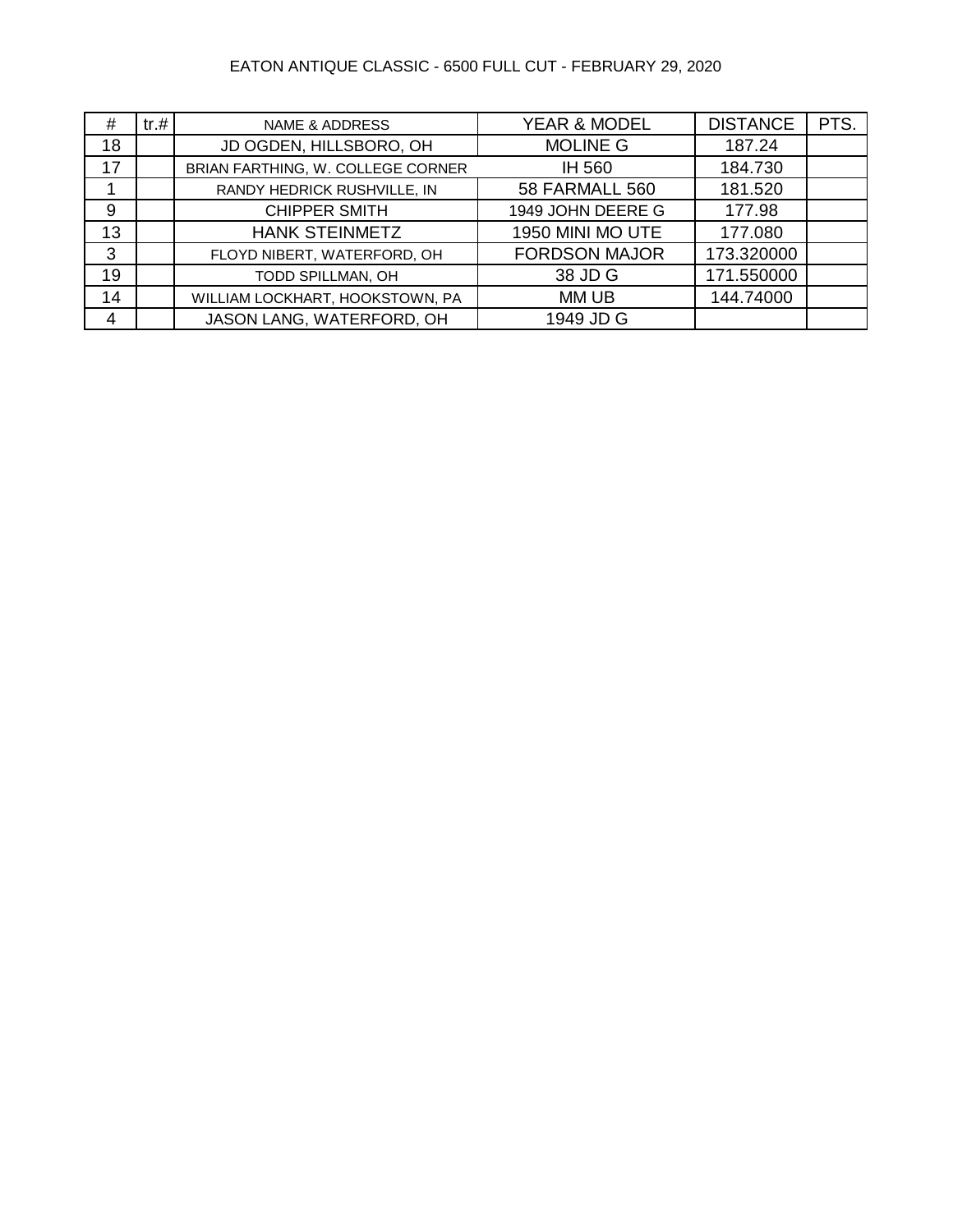### EATON ANTIQUE CLASSIC - 6000 FULL CUT - FEBRUARY 29, 2020

| #  | tr.# | <b>NAME &amp; ADDRESS</b>         | <b>YEAR &amp; MODEL</b> | <b>DISTANCE</b> | PTS. |
|----|------|-----------------------------------|-------------------------|-----------------|------|
| 15 |      | BRIAN FARTHING, W. COLLEGE CORNER | IH 560                  | 198.86          |      |
| 14 |      | FLOYD NIBERT, WATERFORD, OH       | <b>FORDSON MAJOR</b>    | 197.99          |      |
| 2  |      | JD OGDEN, HILLSBORO, OH           | <b>MOLINE G</b>         | 191.38          |      |
| 10 |      | MIKE YELEY, HOPE IN               | 560                     | 189.86          |      |
| 8  |      | <b>HANK STEINMETZ</b>             | 1950 MINI MO UTE        | 189.09          |      |
| 19 |      | TODD SPILLMAN, OH                 | 38 JD G                 | 187.9           |      |
| 13 |      | JASON LANG, WATERFORD, OH         | 1949 JD G               | 186.61          |      |
| 18 |      | RANDY HEDRICK RUSHVILLE, IN       | <b>58 FARMALL 560</b>   | 186.55          |      |
| 4  |      | <b>CHIPPER SMITH</b>              | 1949 JOHN DEERE G       | 176.3           |      |
| 6  |      | WILLIAM LOCKHART, HOOKSTOWN, PA   | MM UB                   | 174.22          |      |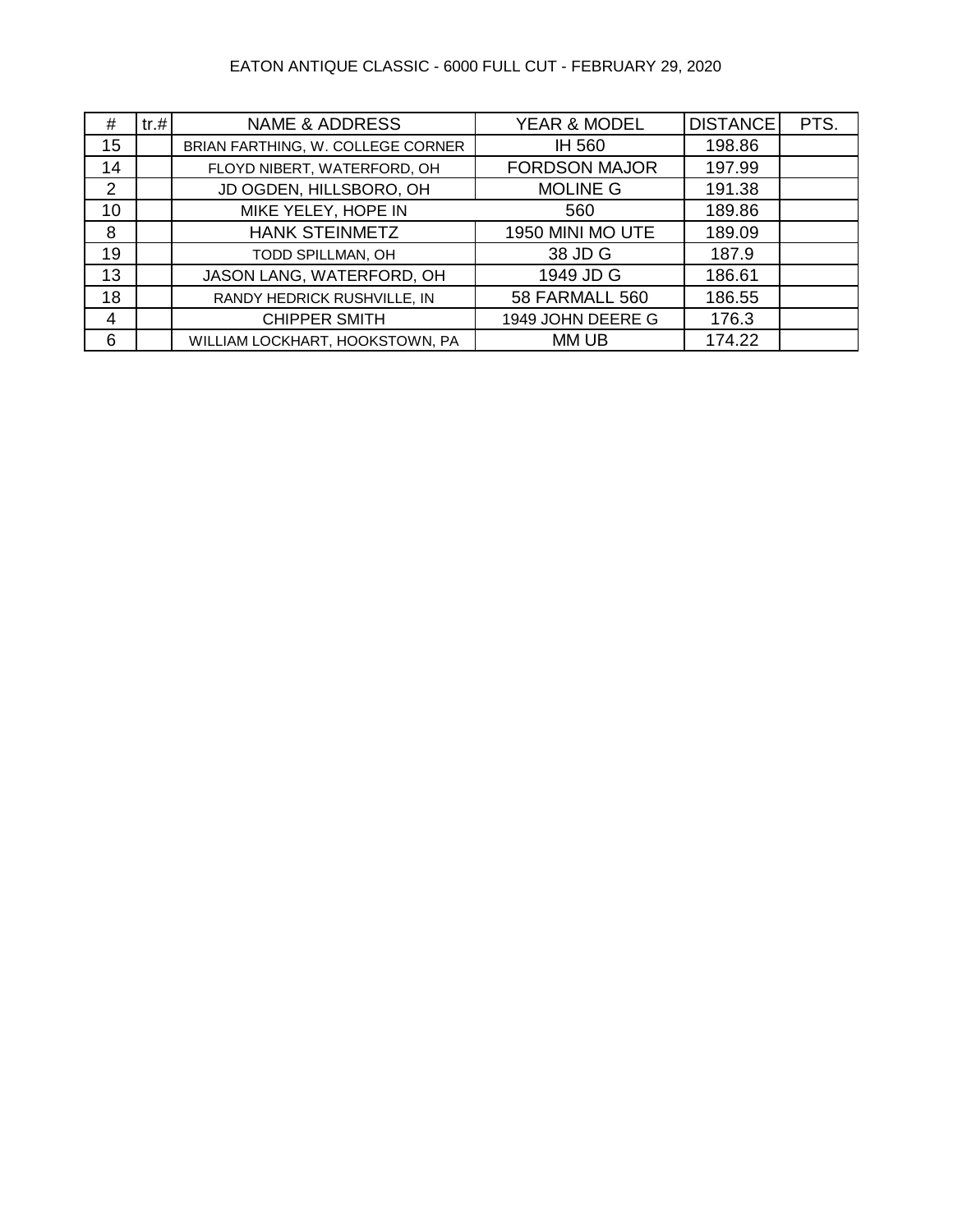### EATON ANTIQUE CLASSIC - 5750 FULL CUT 8MPH - FEBRUARY 29, 2020

| #              | tr. # | <b>NAME &amp; ADDRESS</b>         | <b>YEAR &amp; MODEL</b> | <b>DISTANCE</b> | PTS. |
|----------------|-------|-----------------------------------|-------------------------|-----------------|------|
| 19             |       | BRIAN FARTHING, W. COLLEGE CORNER | IH 560                  | 208.15          |      |
| 1              |       | FLOYD NIBERT, WATERFORD, OH       | <b>FORDSON MAJOR</b>    | 207.96          |      |
| 9              |       | RANDY HEDRICK RUSHVILLE, IN       | <b>58 FARMALL 560</b>   | 207.17          |      |
| 17             |       | <b>HANK STEINMETZ</b>             | 1950 MINI MO UTE        | 204.97          |      |
| 12             |       | MIKE YELEY, HOPE IN               | 560                     | 204.49          |      |
| 10             |       | JD OGDEN, HILLSBORO, OH           | <b>MOLINE G</b>         | 204.47          |      |
| 2              |       | DANNY FERGUSON, SMITH MT LAKE, VA | 39 FARMALL M            | 202.40          |      |
| 15             |       | JASON LANG, WATERFORD, OH         | 1949 JD G               | 193.16          |      |
| $\overline{7}$ |       | TODD SPILLMAN, OH                 | 38 JD G                 | 189.06          |      |
| 14             |       | JOE MANBECK, JEWETT, OH           | <b>48 OLIVER 88</b>     | 183.69          |      |
| 11             |       | ART HENNIS JR, JEWETT, OH         | <b>59 FARMALL 560</b>   | 169.84          |      |
| 20             |       | <b>CHIPPER SMITH</b>              | 1949 JOHN DEERE G       | 108.20          |      |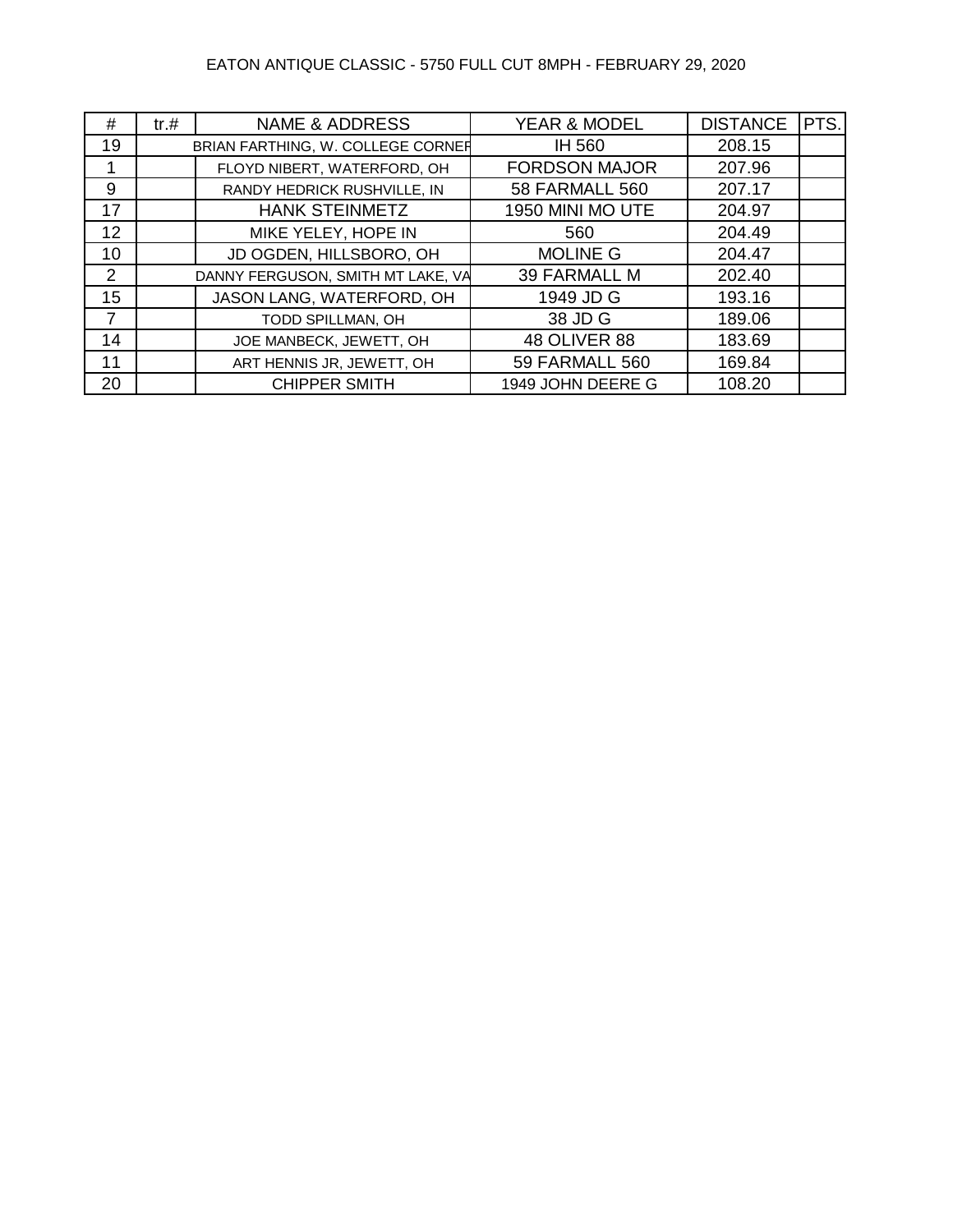#### EATON ANTIQUE CLASSIC - 5500 FULL CUT - FEBRUARY 29, 2020

| #  | tr. # | <b>NAME &amp; ADDRESS</b>         | <b>YEAR &amp; MODEL</b> | DISTANCE   PTS. |  |
|----|-------|-----------------------------------|-------------------------|-----------------|--|
| 6  |       | FLOYD NIBERT, WATERFORD, OH       | <b>FORDSON MAJOR</b>    | 193.26          |  |
| 4  |       | JD OGDEN, HILLSBORO, OH           | <b>MOLINE G</b>         | 192.79          |  |
| 18 |       | DANNY FERGUSON, SMITH MT LAKE, VA | <b>39 FARMALL M</b>     | 190.71          |  |
| 11 |       | <b>HANK STEINMETZ</b>             | 1950 MINI MO UTE        | 189.59          |  |
| 19 |       | BRYON FERVIDA, MILFORD, IN        | OLIVER 88               | 186.92          |  |
| 12 |       | MATT SAUERLAND, BROOKVILLE, IN    | IH 460                  | 186             |  |
| 8  |       | RANDY HEDRICK RUSHVILLE, IN       | <b>58 FARMALL 560</b>   | 185.66          |  |
| 20 |       | ED TORNES, MARIETTA, OH           | 777 OLIVER              | 183.42          |  |
| 5  |       | BRIAN FARTHING, W. COLLEGE CORNER | <b>IH 560</b>           | 183.39          |  |
| 13 |       | MIKE YELEY, HOPE IN               | 560                     | 182.60000       |  |
| 2  |       | TODD SPILLMAN, OH                 | 38 JD G                 | 178.05          |  |
| 1  |       | SHANE SCHALITZ, LOWELL, O         | <b>AC D-19</b>          | 177.34          |  |
| 16 |       | JASON LYONS, HENRYVILLE, IN       | 460 IH                  | 176.19          |  |
| 14 |       | JASON LANG, WATERFORD, OH         | 1949 JD G               | 174.14          |  |
| 17 |       | WILLIAM LOCKHART, HOOKSTOWN, PA   | MM UB                   | 160.23000       |  |
| 7  |       | ANTHONY GRABER, LOOGOOTEE, IN     | <b>58 FARMALL 460</b>   | -1              |  |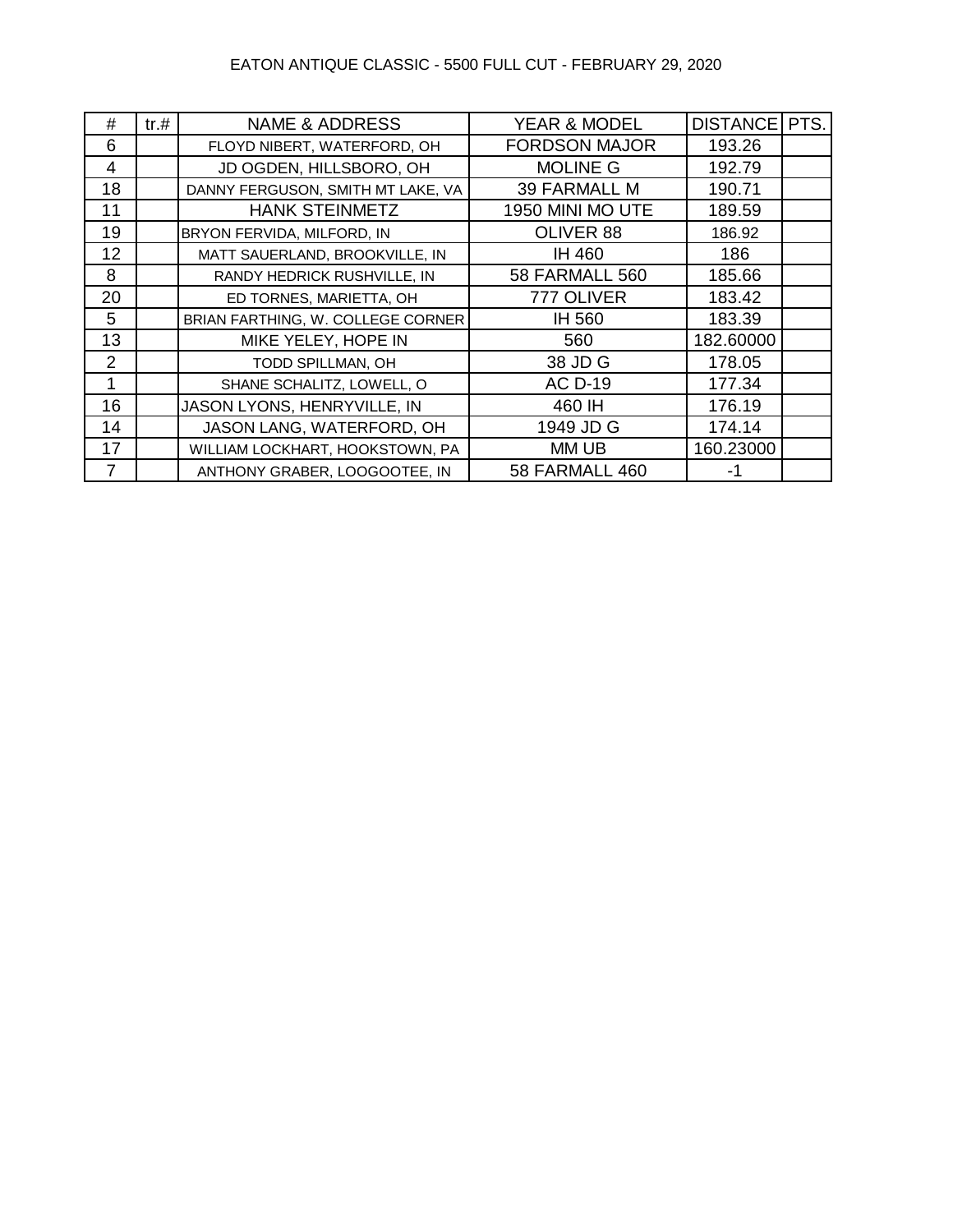### EATON ANTIQUE CLASSIC - 5000 FULL CUT - FEBRUARY 29, 2020

| #              | tr. # | <b>NAME &amp; ADDRESS</b>         | <b>YEAR &amp; MODEL</b> | <b>DISTANCE</b> | PTS.      |
|----------------|-------|-----------------------------------|-------------------------|-----------------|-----------|
| 9              |       | RANDY HEDRICK,                    |                         | 211.03          |           |
| 18             |       | JASON LYONS, HENRYVILLE, IN       | 460 IH                  | 207.54          |           |
| 5              |       | DANNY FERGUSON, SMITH MT LAKE, VA | <b>39 FARMALL M</b>     | 207.13          |           |
| 15             |       | BRIAN FARTHING, W. COLLEGE CORNER | IH 560                  | 206.47          |           |
| 11             |       | RANDY HEDRICK RUSHVILLE, IN       | <b>58 FARMALL 560</b>   | 205.83          |           |
| 16             |       | <b>HANK STEINMETZ</b>             | 1950 MINI MO UTE        | 205.46          |           |
| 12             |       | ANTHONY GRABER, LOOGOOTEE, IN     | 58 FARMALL 460          | 202.91          |           |
| 20             |       | BRYON FERVIDA, MILFORD, IN        | OLIVER 88               | 201.14          |           |
| 13             |       | MIKE YELEY, HOPE IN               | 560                     | 200.15          |           |
| 2              |       | DAVID COX, CONNERSVILLE, IN       | 460 IH                  | 199.63          |           |
| 17             |       | MATT SAUERLAND, BROOKVILLE, IN    | IH 460                  | 198.99          |           |
| 3              |       | WAYNE SAMMONS, RUSHVILLE, IN      | 59 IH 460               | 197.44          |           |
| $\overline{4}$ |       | SHANE SCHALITZ, LOWELL, O         | <b>AC D-19</b>          | 195.79          |           |
| 6              |       | ED TORNES, MARIETTA, OH           | 777 OLIVER              | 193.82          |           |
| 19             |       | WILLIAM LOCKHART, HOOKSTOWN, PA   | MM UB                   | 188.37          |           |
| 14             |       | CONNER COOK, RUSHVILLE, IN        | 460                     | -1              | <b>DQ</b> |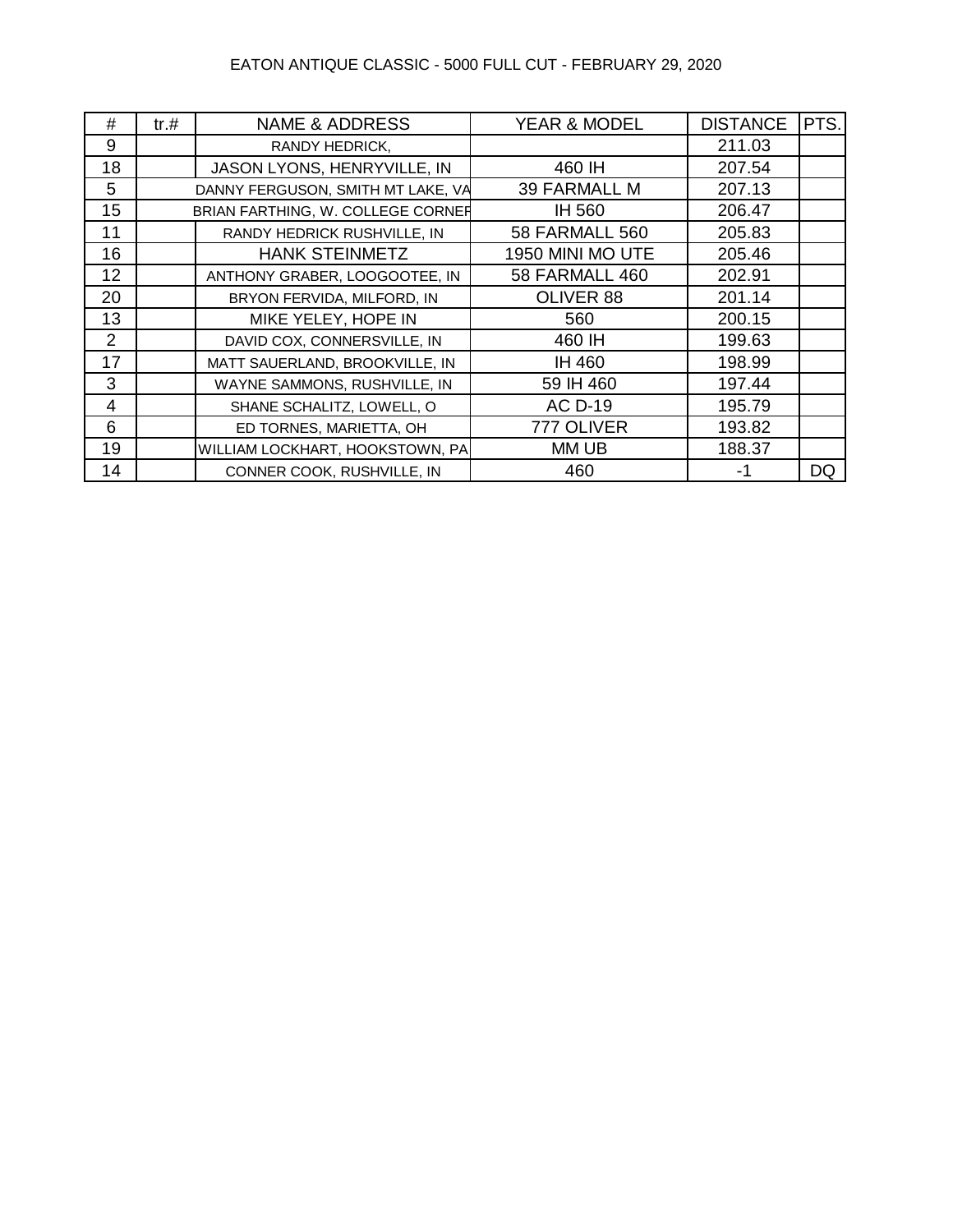### EATON ANTIQUE CLASSIC - 4750 FULL CUT 8MPH - FEBRUARY 29, 2020

| #              | tr. # | <b>NAME &amp; ADDRESS</b>         | <b>YEAR &amp; MODEL</b> | <b>DISTANCE</b> | PTS. |
|----------------|-------|-----------------------------------|-------------------------|-----------------|------|
| 5              |       | WAYNE SAMMONS, RUSHVILLE, IN      | 59 IH 460               | 226.17          |      |
| 6              |       | <b>HANK STEINMETZ</b>             | 1950 MINI MO UTE        | 220.41          |      |
| $\overline{2}$ |       | CONNER COOK, RUSHVILLE, IN        | 460                     | 218.83          |      |
| 3              |       | MIKE YELEY, HOPE IN               | 560                     | 217.24          |      |
| 19             |       | DAVID COX, CONNERSVILLE, IN       | 460 IH                  | 216.66          |      |
| 16             |       | RANDY HEDRICK, RUSHVILLE, IN      | 58 FARMALL 460          | 215.73          |      |
| $\overline{7}$ |       | BRIAN FARTHING, W. COLLEGE CORNER | IH 560                  | 214.17          |      |
| 15             |       | ANTHONY GRABER, LOOGOOTEE, IN     | 58 FARMALL 460          | 212.54          |      |
| 17             |       | ART HENNIS JR, JEWETT, OH         | <b>59 FARMALL 560</b>   | 210.05          |      |
| 8              |       | MATT SAUERLAND, BROOKVILLE, IN    | IH 460                  | 209.25          |      |
| 11             |       | DANNY FERGUSON, SMITH MT LAKE, VA | <b>39 FARMALL M</b>     | 206.16          |      |
| 4              |       | JOE MANBECK, JEWETT, OH           | <b>48 OLIVER 88</b>     | 196.83          |      |
| 12             |       | BRYON FERVIDA, MILFORD, IN        | OLIVER 88               | -1              |      |
| 18             |       | JASON LYONS, HENRYVILLE, IN       | 460 IH                  | $-2$            |      |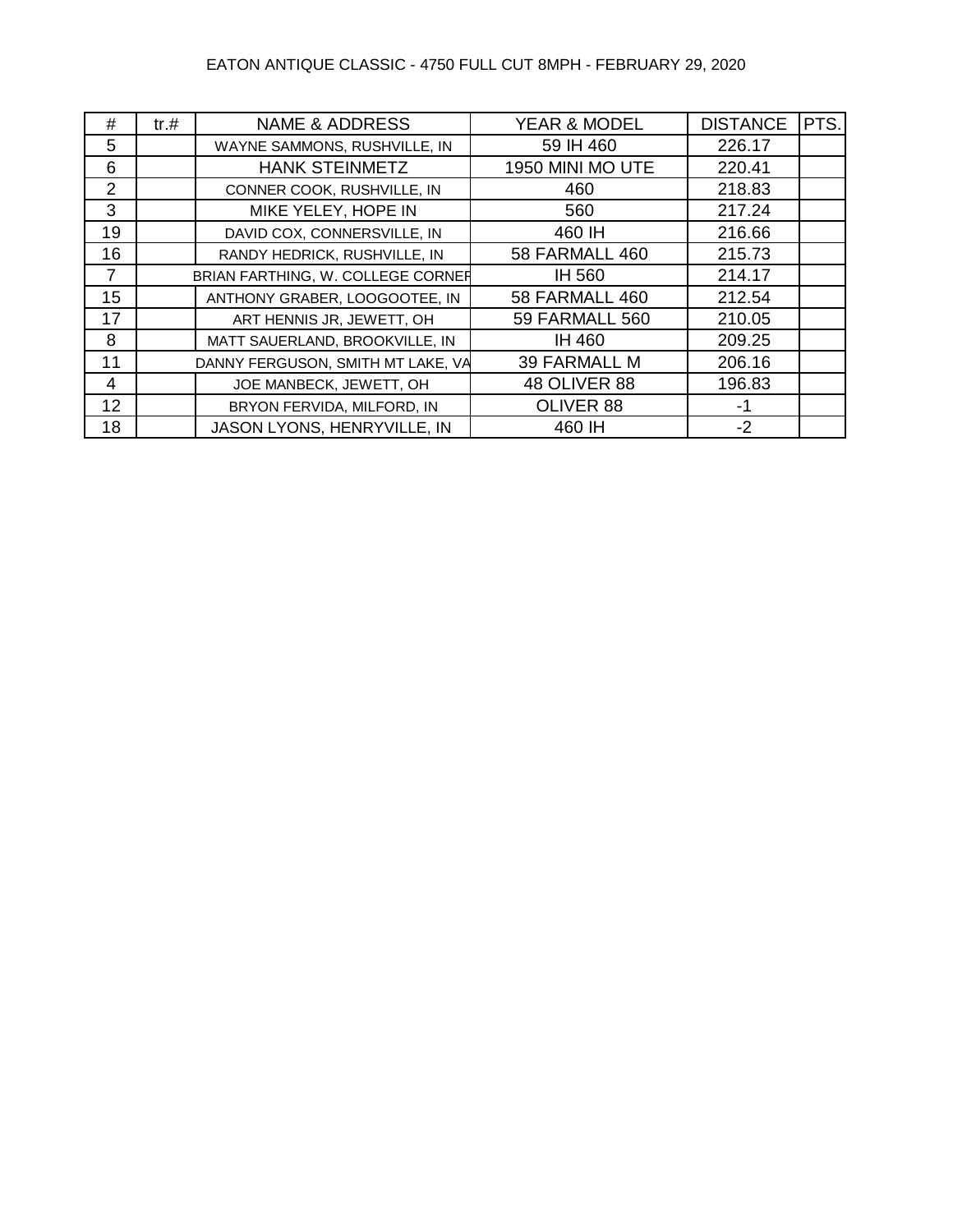### EATON ANTIQUE CLASSIC - 4500 FULL CUT - FEBRUARY 29, 2020

| #  | tr.# | <b>NAME &amp; ADDRESS</b>         | YEAR & MODEL        | <b>DISTANCE</b> | PTS. |
|----|------|-----------------------------------|---------------------|-----------------|------|
| 17 |      | CONNER COOK, RUSHVILLE, IN        | 460                 | 205.4           |      |
| 16 |      | JASON LYONS, HENRYVILLE, IN       | 460 IH              | 204.75          |      |
|    |      | WAYNE SAMMONS RUSHVILLE IN        | 58 IH 460           | 203.12          |      |
| 5  |      | RANDY HEDRICK, RUSHVILLE, IN      | 58 FARMALL 460      | 196.05          |      |
| 6  |      | BRYON FERVIDA, MILFORD, IN        | OLIVER 88           | 195.76          |      |
| 7  |      | DANNY FERGUSON, SMITH MT LAKE, VA | <b>39 FARMALL M</b> | 195.16          |      |
| 4  |      | SHANE SCHALITZ, LOWELL, O         | <b>AC D-19</b>      | 193.92          |      |
| 12 |      | ANTHONY GRABER, LOOGOOTEE, IN     | 58 FARMALL 460      | 192             |      |
| 3  |      | <b>HANK STEINMETZ</b>             | 1950 MINI MO UTE    | 186.86          |      |
| 20 |      | MATT SAUERLAND, BROOKVILLE, IN    | <b>IH 460</b>       | 176.99          |      |
| 14 |      | WILLIAM LOCKHART, HOOKSTOWN, PA   | MM UB               | 168.18          |      |
| 8  |      | ED TORNES, MARIETTA, OH           | 777 OLIVER          | 165.27          |      |
| 9  |      | MATT SAUERLAND, BROOKVILLE, IN    | IH 460              | $-1.00$         | D.Q. |
| 13 |      | DAVID COX, CONNERSVILLE, IN       | 460 IH              | $-2.00$         | D.Q. |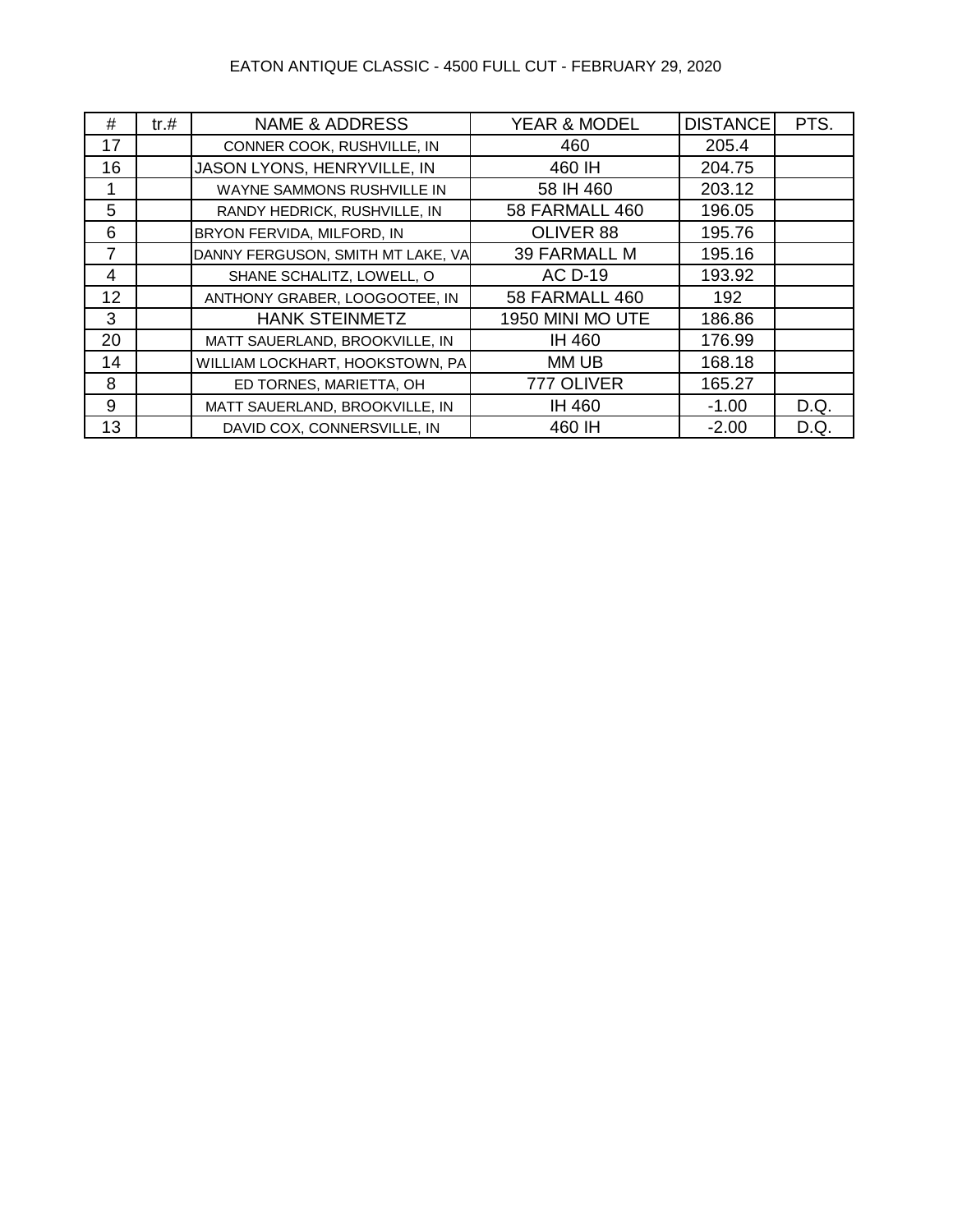# EATON ANTIQUE CLASSIC - 4000 FULL CUT - FEBRUARY 29, 2020

| #  | tr.# | NAME & ADDRESS                 | <b>YEAR &amp; MODEL</b> | <b>DISTANCE</b> | PTS. |
|----|------|--------------------------------|-------------------------|-----------------|------|
| 14 |      | MATT SAUERLAND, BROOKVILLE, IN | IH 460                  | 192.4700        |      |
| 2  |      | CONNER COOK, RUSHVILLE, IN     | 460                     | 190.4900        |      |
| 12 |      | ED TORNES, MARIETTA, OH        | 777 OLIVER              | 168.1600        |      |
| 9  |      | MAHLON MORHER, PLAINVILLE, IN  | 49 FRIDAY O-48          | 166.6600        |      |
| 16 |      | SHANE SCHALITZ, LOWELL, O      | AC D-19                 | 164.9400        |      |